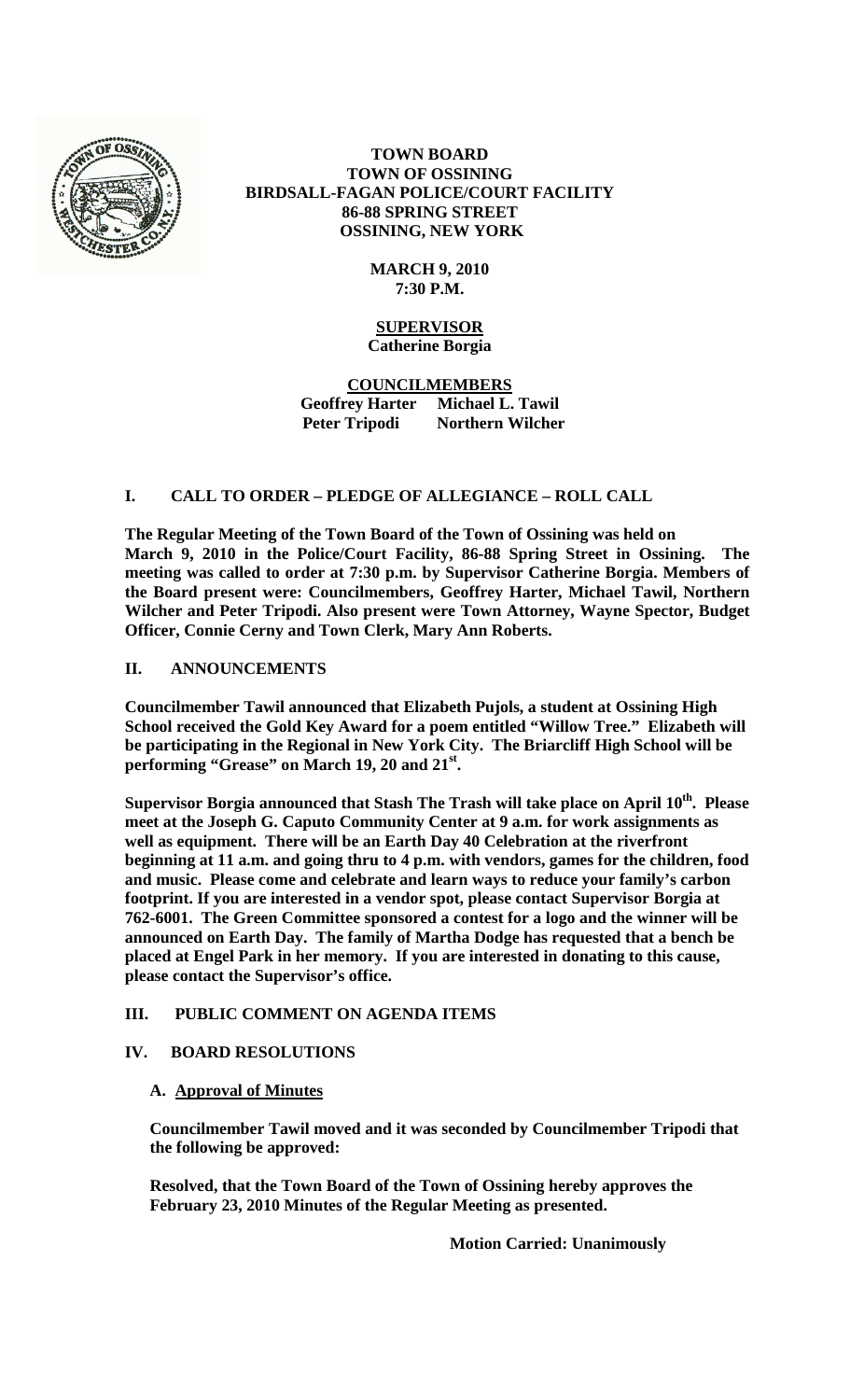#### **B. Approval of Voucher Detail Report**

**Councilmember Harter moved and it was seconded by Councilmember Wilcher that the following be approved:**

**Resolved, that the Town Board of the Town of Ossining hereby approves the Voucher Detail Report dated March 9, 2010 in the amount of \$ 8,943.00 for 2009 and \$ 208,016.21 for 2010.**

> **Vote: 4 –1 –0 Voting Aye: Harter, Tawil, Borgia, Wilcher Voting Nay: Tripodi**

**C. Calling for a Public Hearing-MetroPCS New York, LLC- Special Use Permit for Wireless Telecommunications Facility**

**Councilmember Tawil moved and it was seconded by Councilmember Wilcher that the following be approved:**

**Whereas, MetroPCS, LLC has filed an application for a Special Use Permit pursuant to Chapter 182A of the Code of the Town of Ossining to locate a wireless telecommunications facility at 400 Executive Boulevard in the unincorporated area of the Town of Ossining; and**

**Whereas, the Town Board referred the application to the Planning Board and Telecommunications Consultant Russ Bogie to be reviewed and analyzed in accordance with Section 182A-6(A) of the Code; and**

**Whereas, the Planning Board and Telecommunications Consultant have submitted correspondence to the Town Board recommending that the Town Board approve the MetroPCS, LLC application for a special use permit; and**

**Whereas, the Town Board has acted as "lead agency" as defined in SEQRA and the Town Clerk has notified all appropriate agencies of the State of New York, the County of Westchester, the Village of Ossining and those municipalities which adjoin the Town of Ossining of the proposed application,**

**Now, therefore be it Resolved, that the Town Board of the Town of Ossining hereby calls for a Public Hearing to review the application for a special use permit for a wireless telecommunications facility. The hearing shall be held on Tuesday, March 23, 2010 at 7:30 p.m. at the Police/Court facility, 86-88 Spring Street, Ossining.** 

**Motion Carried: Unanimously**

#### **D. Approval of Cabaret License – The Tuscan Grille – 518 North State Road, Briarcliff Manor, Town of Ossining**

**Councilmember Tawil moved and it was seconded by Councilmember Tripodi that the following be approved:**

**Whereas, The Tuscan Grille has filed an application for a Cabaret License for the calendar year 2010; and**

**Whereas, the Town Board has reviewed the application and attachments thereto, as well as reports from involved departments, including the Police Department and Building Department; Now, therefore, be it**

**Resolved, that the Town Board of the Town of Ossining hereby approves the application of The Tuscan Grille, 518 North State Road, Briarcliff Manor, in the Unincorporated Area of the Town of Ossining, for a Cabaret License, subject to the following limitations and conditions: 1 DJ using a Karaoke Machine shall be**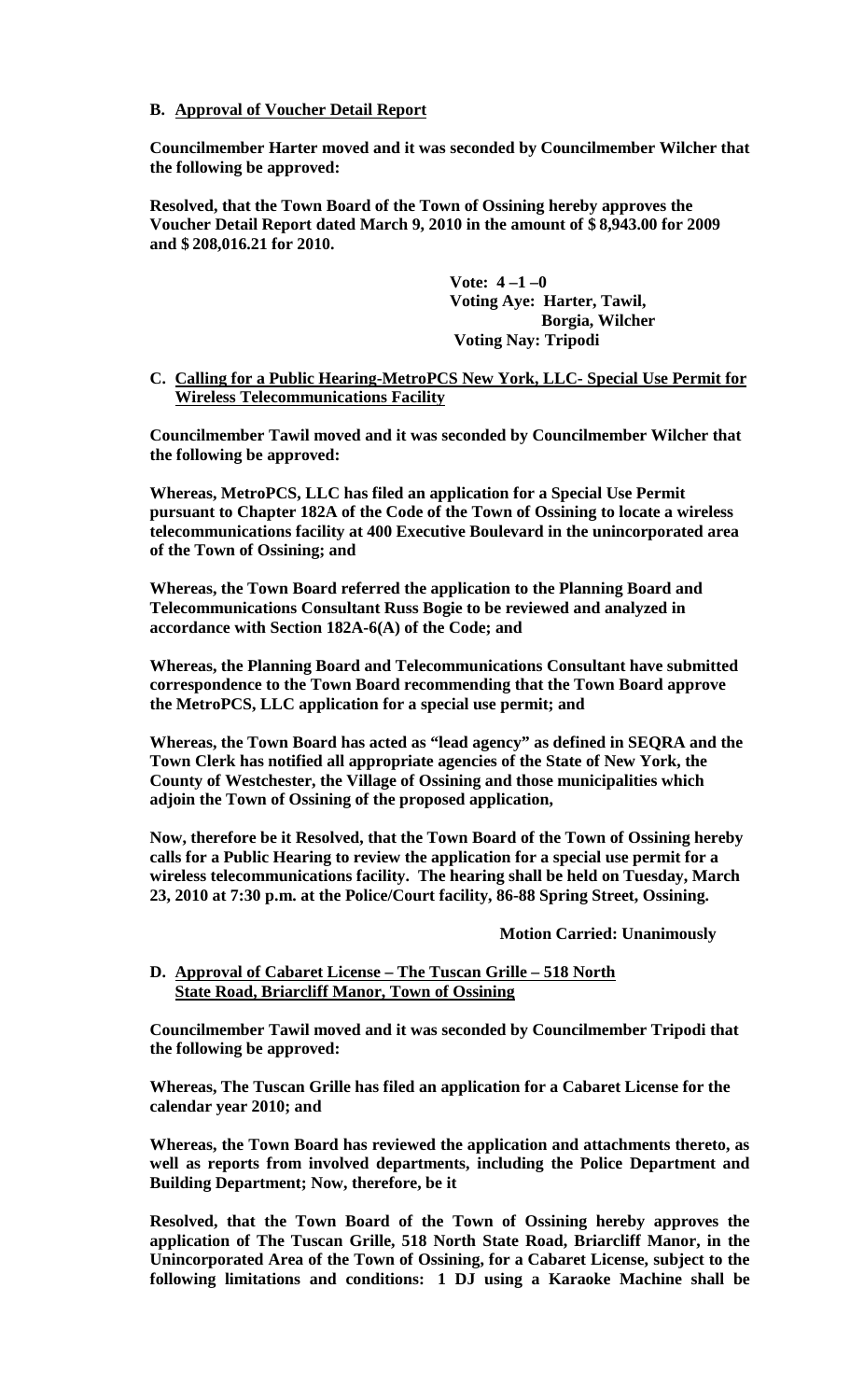**allowed on Wednesday and Friday evenings from 7 p.m. until 11 p.m., and live music on Saturday evenings from 7 p.m. until 11 p.m.**

### **Motion Carried: Unanimously**

#### **E. Finance-2009 Budget Adjustments**

**Councilmember Harter moved and it was seconded by Councilmember Tawil that the following be approved:**

**Resolved, that the Town Board of the Town of Ossining hereby authorizes the following budget adjustments be made to the 2009 budget:**

| To:                            |                             |               | From:   |                |                          |
|--------------------------------|-----------------------------|---------------|---------|----------------|--------------------------|
| <b>Account</b>                 |                             |               |         | <b>Account</b> |                          |
| <b>Number</b>                  | <b>Description</b>          | <b>Amount</b> | Amount  | <b>Number</b>  | <b>Description</b>       |
|                                |                             |               |         |                |                          |
| <b>Town Justice</b>            |                             |               |         |                |                          |
| 010.1110.0110                  | <b>Part Time</b>            | 562.00        | 1000.00 | 010.1110.0201  | <b>Equipment</b>         |
| 010.1110.0401                  | <b>Supplies</b>             | 28.50         | 198.00  | 010.1110.0101  | <b>Pers Svce-Regular</b> |
| 010.1110.0419                  | <b>Maint/Repair</b>         | 137.03        |         |                |                          |
| 010.1110.0424                  | <b>Consult/Computer</b>     | 27.11         |         |                |                          |
| 010.1110.0436                  | <b>Postage</b>              | 64.05         |         |                |                          |
| 010.1110.0438                  | <b>Miscellaneous</b>        | 208.50        |         |                |                          |
| 010.1110.0455                  | <b>Constables</b>           | 170.81        |         |                |                          |
|                                |                             |               |         |                |                          |
| <b>Supervisor</b>              |                             |               |         |                |                          |
| 010.1220.0417                  | <b>Education</b>            | 140.00        | 140.00  | 010.1220.0201  | <b>Equipment</b>         |
|                                |                             |               |         |                |                          |
| <b>Independent Audit</b>       |                             |               |         |                |                          |
| 010.1320.0438                  | <b>Miscellaneous</b>        | 1250.00       | 1250.00 | 010.1010.0101  | Pers Svce-Regular        |
|                                |                             |               |         |                |                          |
| <b>Tax Collection</b>          |                             |               |         |                |                          |
| 010.1330.0417                  | <b>Education</b>            | 157.50        | 323.55  | 010.1330.0105  | Overtime                 |
| 010.1330.0436                  | Postage                     | 113.82        |         |                |                          |
|                                | <b>Internet Merch, Site</b> |               |         |                |                          |
| 010.1330.0497                  | Fees                        | 52.23         |         |                |                          |
|                                |                             |               |         |                |                          |
| <b>Assessment</b>              |                             |               |         |                |                          |
| 010.1355.0101                  | Pers. Svce-Regular          | 2981.53       | 285.07  | 010.1355.0401  | <b>Supplies</b>          |
| 010.1355.0110                  | <b>Part Time</b>            | 1562.78       | 250.00  | 010.1355.0408  | <b>Books</b>             |
| 010.1355.0402                  | <b>Printing</b>             | 98.35         | 1742.11 | 010.1355.0417  | <b>Education</b>         |
|                                |                             |               | 399.00  | 010.1355.0424  | <b>Consult/Computer</b>  |
|                                |                             |               | 805.00  | 010.1355.0428  | <b>Dues</b>              |
|                                |                             |               | 490.59  | 010.1355.0105  | Overtime                 |
|                                |                             |               | 100.85  | 010.1356.0438  | <b>Miscellaneous</b>     |
|                                |                             |               | 149.36  | 010.1410.0106  | Longevity                |
|                                |                             |               | 420.68  | 010.1355.0109  | <b>Sick Incentive</b>    |
| <b>Town Clerk</b>              |                             |               |         |                |                          |
| 010.1410.0401                  | <b>Supplies</b>             | 155.18        | 3065.98 | 010.1410.0402  | <b>Printing</b>          |
| 010.1410.0110                  | <b>Part Time</b>            | 446.66        |         |                |                          |
| 010.1410.0466                  | <b>Legal Notices</b>        | 2464.14       |         |                |                          |
|                                |                             |               |         |                |                          |
| <b>Elections</b>               |                             |               |         |                |                          |
| 010.1450.0432                  | <b>Carting/Light</b>        | 1027.00       | 1173.00 | 010.1450.0401  | <b>Supplies</b>          |
| 010.1450.0437                  | <b>West Cty/ Reimburse</b>  | 459.32        | 313.32  | 010.1450.0419  | <b>Maint/Repair</b>      |
|                                |                             |               |         |                |                          |
| <b>Buildings</b>               |                             |               |         |                |                          |
|                                | <b>Sustainability</b>       |               |         |                |                          |
| 010.1620.0442                  | <b>Initiatives</b>          | 280.00        | 280.00  | 010.1620.0428  | <b>Dues</b>              |
|                                |                             |               |         |                |                          |
| <b>Central Communications</b>  |                             |               |         |                |                          |
| 010.1650.0438                  | <b>Phone/Web Services</b>   | 3845.14       | 3845.14 | 010.1420.0420  | Litigation               |
|                                |                             |               |         |                |                          |
| <b>Judgements &amp; Claims</b> |                             |               |         |                |                          |
| 010.1930.0438                  | <b>Miscellaneous</b>        | 5092.28       | 5092.28 | 010.1420.0423  | <b>Litig/Equal Rate</b>  |
|                                |                             |               |         |                |                          |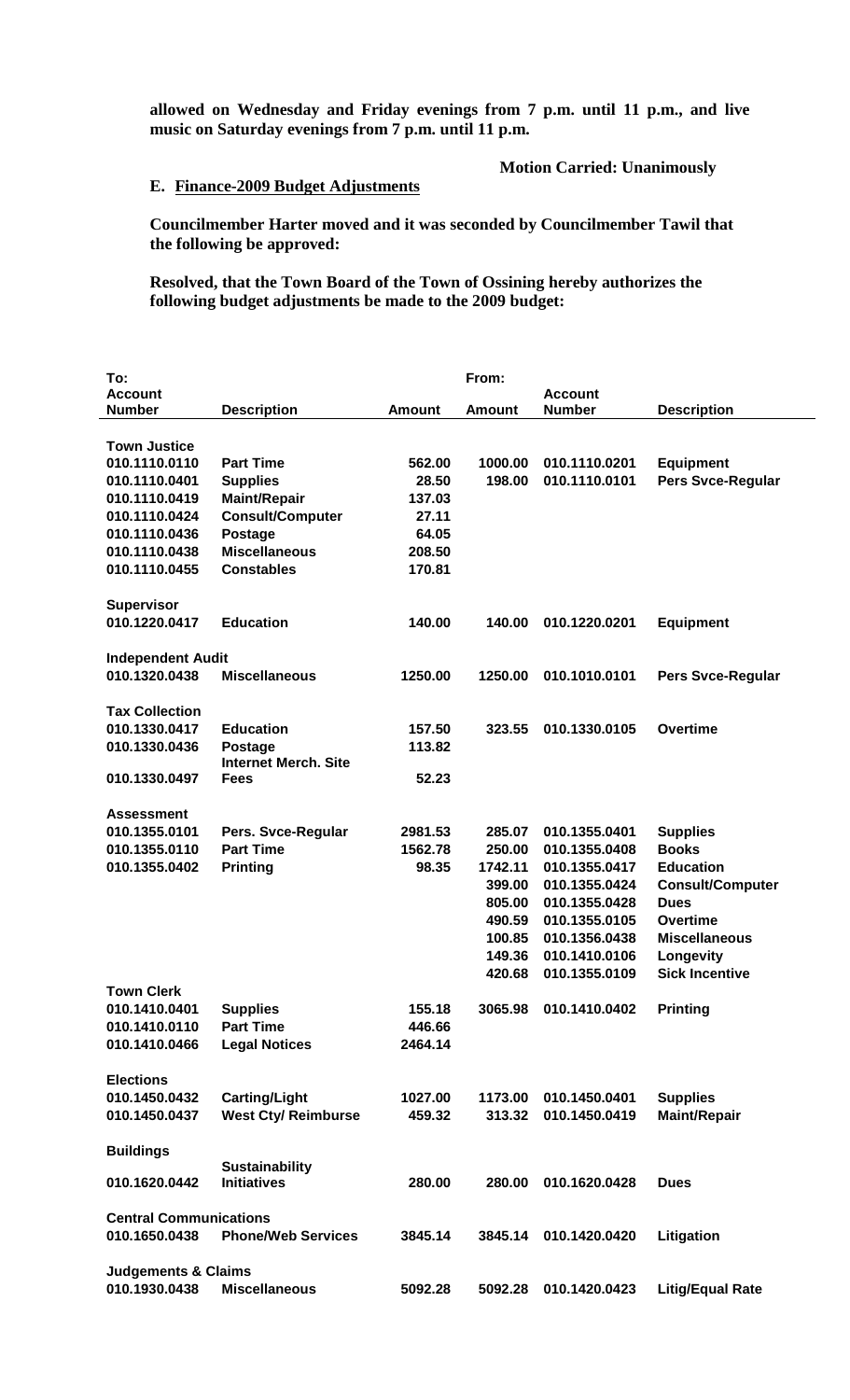| <b>MTA Payroll</b>                        |                         |          |          |               |                           |
|-------------------------------------------|-------------------------|----------|----------|---------------|---------------------------|
| Tax<br>010.1980.0438                      | <b>Payroll Tax</b>      | 5571.17  | 5571.17  | 010.1420.0420 | Litigation                |
| <b>Veterans Services</b>                  |                         |          |          |               |                           |
| 010.6510.0438                             | <b>Miscellaneous</b>    | 126.35   | 126.35   | 010.6770.0201 | <b>Equipment</b>          |
| <b>Nutrition</b>                          |                         |          |          |               |                           |
| 010.6772.0110                             | <b>Part Time</b>        | 132.58   | 521.46   | 010.6772.0449 | Parts/Labor               |
| 010.6772.0429                             | <b>Call A Cab</b>       | 201.76   |          |               |                           |
| 010.6774.0110                             | <b>RUOK Part Time</b>   | 187.12   |          |               |                           |
| <b>Parks</b>                              |                         |          |          |               |                           |
| 010.7110.0105                             | <b>Overtime</b>         | 210.23   | 5934.01  | 010.7110.0474 | <b>Fuel Oil</b>           |
| 010.7110.0111                             | <b>Custodial</b>        | 430.00   | 623.43   | 010.7110.0103 | Out of Title Pay          |
| 010.7110.0410                             | Water                   | 2411.54  | 427.68   | 010.7110.0110 | <b>Part Time</b>          |
| 010.7110.0449                             | <b>Parts/Labor</b>      | 3505.67  |          |               |                           |
| 010.7112.0105                             | <b>Overtime</b>         | 427.68   |          |               |                           |
| Youth<br><b>Programs</b>                  |                         |          |          |               |                           |
|                                           | Vill of Oss.            |          |          |               |                           |
| 010.7310.0475                             | <b>Contractual</b>      | 1943.24  | 1943.24  | 010.7110.0419 | <b>Repair/Maintenance</b> |
| <b>Employee Benefits</b>                  |                         |          |          |               |                           |
| 010.9010.0813                             | <b>Workers Comp</b>     | 1784.26  | 1800.66  | 010.9010.0814 | <b>Life/Dental</b>        |
| 010.9010.0812                             | <b>Social Security</b>  | 16.40    |          |               |                           |
|                                           |                         |          |          |               |                           |
| <b>Transfers</b><br>010.9901.0900         | <b>Transfers</b>        | 2425.00  | 2425.00  | 010.1355.0204 | <b>Automobile</b>         |
| <b>Engineer</b>                           |                         |          |          |               |                           |
| 020.1440.0413                             | <b>Consultant</b>       | 1200.00  | 1200.00  | 020.3120.0105 | <b>Overtime</b>           |
| <b>Judgements &amp; Claims</b>            |                         |          |          |               |                           |
| 020.1930.0425                             | <b>Labor Counsel</b>    | 777.67   | 777.67   | 020.3120.0110 | <b>Part-Time</b>          |
| <b>MTA Payroll</b>                        |                         |          |          |               |                           |
| Tax                                       |                         |          |          |               |                           |
| 020.1980.0438                             | <b>Payroll Tax</b>      | 4997.03  | 4997.03  | 020.3120.0105 | <b>Overtime</b>           |
| <b>Police Dept</b>                        |                         |          |          |               |                           |
| 020.3120.0101                             | <b>Personnel Sycs.</b>  | 3303.55  | 12409.87 | 020.3120.0105 | <b>Overtime</b>           |
| 020.3120.0203                             | Car                     | 5295.01  |          |               |                           |
| 020.3120.0406                             | <b>Telephone</b>        | 2232.03  |          |               |                           |
| 020.3120.0424                             | <b>Consult/Computer</b> | 1578.87  |          |               |                           |
| 020.3120.0474                             | <b>Fuel Oil</b>         | 0.41     |          |               |                           |
| <b>Fire Inspector</b>                     |                         |          |          |               |                           |
| 020.3410.0101                             | <b>Pers Srvc</b>        | 57.57    | 57.57    | 020.3620.0105 | Overtime                  |
| <b>Building Dept.</b>                     |                         |          |          |               |                           |
| 020.3620.0101                             | <b>Personnel Svcs.</b>  | 0.15     | 325.77   | 020.3620.0105 | Overtime                  |
| 020.3620.0110                             | <b>Part Time</b>        | 144.64   |          |               |                           |
|                                           |                         |          |          |               |                           |
| 020.3620.0438                             | Rent                    | 180.98   |          |               |                           |
| Zoning                                    |                         |          |          |               |                           |
| 020.8010.0466                             | <b>Legal Notices</b>    | 47.70    | 47.70    | 020.8010.0437 | <b>Professional Fees</b>  |
| <b>Planning</b>                           |                         |          |          |               |                           |
| 020.8020.0413                             | <b>Consultant</b>       | 4855.23  | 4968.23  | 020.9010.0814 | <b>Life/Dental</b>        |
| 020.8020.0436                             | <b>Postage</b>          | 113.00   |          |               |                           |
|                                           |                         |          |          |               |                           |
| <b>Employee Benefits</b><br>020.9010.0813 | <b>Workers Comp</b>     | 29375.00 | 29375.00 | 020.9010.0811 | <b>Police Retirement</b>  |
|                                           |                         |          |          |               |                           |
| <b>Transfers</b>                          |                         |          |          |               |                           |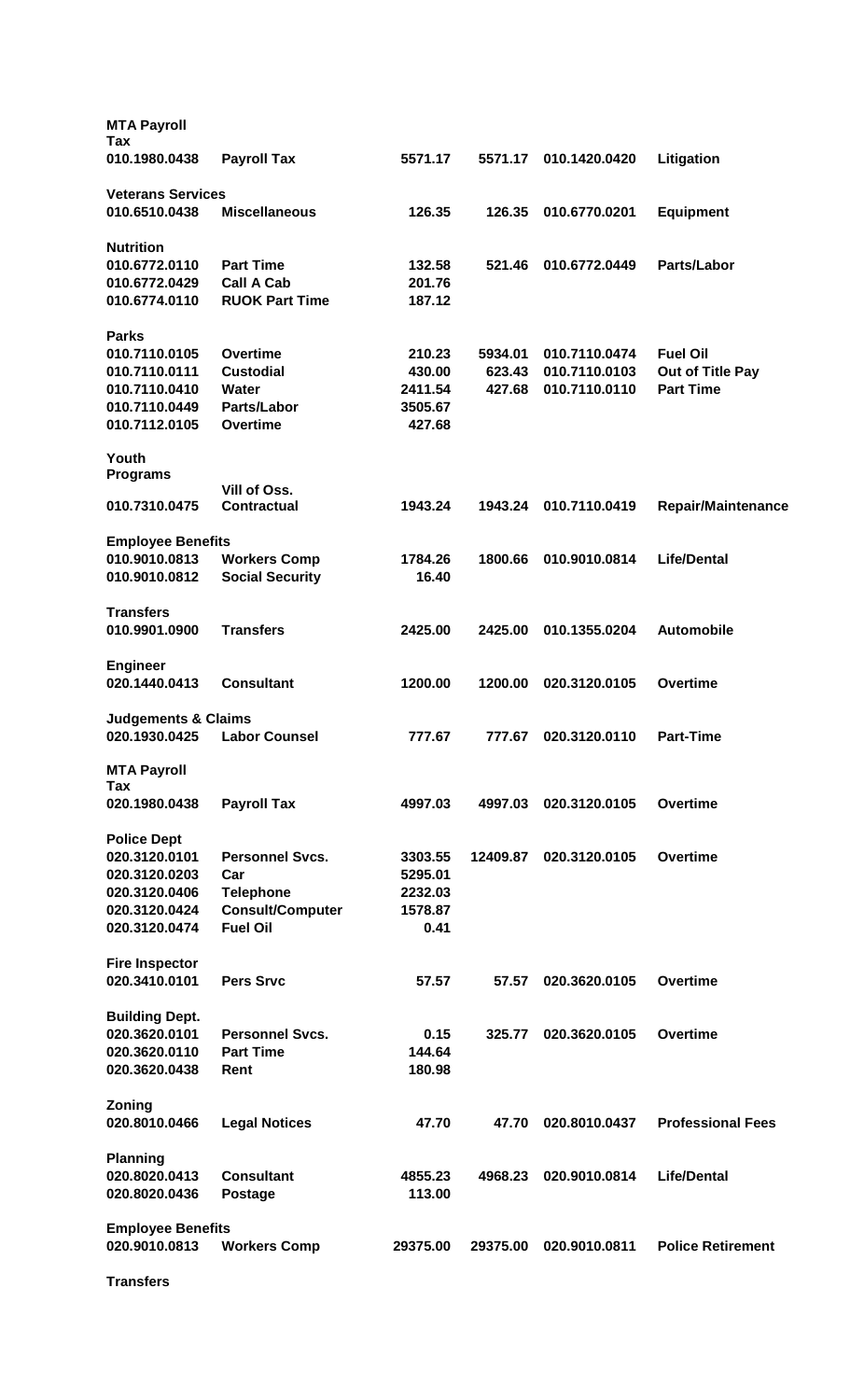| 020.9901.0900               | <b>Transfers</b>               | 42947.68 | 40926.85<br>2020.83 | 020.3120.0203<br>020.3620.0203 | <b>Automobile</b><br><b>Automobile</b> |
|-----------------------------|--------------------------------|----------|---------------------|--------------------------------|----------------------------------------|
| <b>MTA Payroll</b><br>Tax   |                                |          |                     |                                |                                        |
| 031.1980.0438               | <b>Payroll Tax</b>             | 2301.85  | 2301.85             | 031.5010.0425                  | <b>Labor Counsel</b>                   |
| <b>Highway-Street Admin</b> |                                |          |                     |                                |                                        |
| 031.5010.0101               | <b>Personnel Svcs.</b>         | 0.22     | 381.27              | 031.5010.0413                  | <b>Consultant</b>                      |
| 031.5010.0406               | <b>Telephone</b>               | 381.05   |                     |                                |                                        |
| <b>Highway-Street Maint</b> |                                |          |                     |                                |                                        |
| 031.5110.0448               | <b>Road Paving</b>             | 1080.03  | 1080.03             | 031.5110.0419                  | <b>Maint/Repair</b>                    |
| <b>Highway Garage</b>       |                                |          |                     |                                |                                        |
| 031.5132.0419               | <b>Maint/Repair</b>            | 78.20    | 235.20              | 031.5132.0428                  | <b>Reg/Permit Fees</b>                 |
| Weeds &                     |                                |          |                     |                                |                                        |
| <b>Brush</b>                |                                |          |                     |                                |                                        |
| 031.5140.0201               | <b>Equipment</b>               | 157.00   |                     |                                |                                        |
| <b>Snow Removal</b>         |                                |          |                     |                                |                                        |
| 031.5142.0450               | <b>Salt</b>                    | 11106.73 | 11106.73            | 031.5142.0105                  | <b>Snow-Overtime</b>                   |
|                             |                                |          |                     |                                |                                        |
| <b>Employee Benefits</b>    |                                |          |                     |                                |                                        |
| 031.9010.0813               | <b>Workers Comp</b>            | 13434.06 | 18053.06            | 031.9010.0817                  | Hosp/Med Ins.                          |
| 031.9010.0815               | <b>Unemployment Ins.</b>       | 4619.00  |                     |                                |                                        |
| <b>Dale Cemetery</b>        |                                |          |                     |                                |                                        |
| 032.8810.0203               | Car                            | 500.00   | 3003.00             | 032.8810.0442                  | <b>Capital Improv</b>                  |
| 032.8810.0416               | <b>Uniforms</b>                | 192.00   | 2293.00             | 032.8810.0413                  | <b>Consultant</b>                      |
| 032.8810.0419               | <b>Maint/Repair</b>            | 5986.06  | 840.55              | 032.8810.0492                  | <b>Contract/Miscell</b>                |
| 032.8810.0474               | <b>Heating</b>                 | 589.01   | 850.85              | 031.8810.0201                  | <b>Equipment</b>                       |
|                             |                                |          | 279.67              | 032.8810.0411                  | <b>Gasoline</b>                        |
| North State Rd. Swr.        |                                |          |                     |                                |                                        |
| 051.1930.0438               | <b>Judgements &amp; Claims</b> | 321.37   | 832.92              | 051.8120.0419                  | <b>Maint/Repair</b>                    |
| 051.1980.0438               | <b>MTA Payroll Tax</b>         | 3.86     |                     |                                |                                        |
| 051.9730.0403               | <b>Filing Fees</b>             | 507.69   |                     |                                |                                        |
| <b>Pine Tree Sewer</b>      |                                |          |                     |                                |                                        |
| 052.9730.0403               | <b>Filing Fees</b>             | 3.61     | 3.61                | 052.0052.4795                  | <b>Fund Balance</b>                    |
|                             |                                |          |                     |                                |                                        |
| <b>Valley View Sewer</b>    |                                |          |                     |                                |                                        |
| 053.9730.0403               | <b>Filing Fees</b>             | 23.34    | 23.34               | 053.8120.0105                  | <b>Overtime</b>                        |
| <b>Torbank Swr</b>          |                                |          |                     |                                |                                        |
| 054.1980.0438               | <b>MTA Payroll Tax</b>         | 5.23     | 276.16              | 054.8120.0105                  | <b>Overtime</b>                        |
| 054.9730.0403               | <b>Filing Fees</b>             | 270.93   |                     |                                |                                        |
| <b>Lakeville Swr</b>        |                                |          |                     |                                |                                        |
| 055.1980.0438               | <b>MTA Payroll Tax</b>         | 2.84     | 196.4               | 055.8120.0409                  | <b>Electricity</b>                     |
| 055.8120.0419               | <b>Maint/Repair</b>            | 51.80    |                     |                                |                                        |
| 055.9730.0403               | <b>Filing Fees</b>             | 141.76   |                     |                                |                                        |
| <b>Lakeville Ext Swr</b>    |                                |          |                     |                                |                                        |
|                             |                                |          |                     |                                |                                        |
| 056.9730.0403               | <b>Filing Fees</b>             | 155.7    | 155.7               | 056.8120.0409                  | <b>Electricity</b>                     |
| <b>Stonewall Swr</b>        |                                |          |                     |                                |                                        |
| 057.9730.0403               | <b>Filing Fees</b>             | 8.97     | 8.97                | 057.8120.0105                  | <b>Overtime</b>                        |
| Stormytown                  |                                |          |                     |                                |                                        |
| Swr                         |                                |          |                     |                                |                                        |
| 058.1980.0438               | <b>MTA Payroll Tax</b>         | 3.67     | 3.67                | 058.8120.0105                  | <b>Overtime</b>                        |
|                             |                                |          |                     |                                |                                        |
| <b>Croton Swr</b>           |                                |          |                     |                                |                                        |
| 059.1980.0438               | <b>MTA Payroll Tax</b>         | 8.79     | 575.72              | 059.8120.0409                  | <b>Electricity</b>                     |
| 059.8120.0105               | <b>Overtime</b>                | 566.93   |                     |                                |                                        |
|                             |                                |          |                     |                                |                                        |

**Brookside Swr**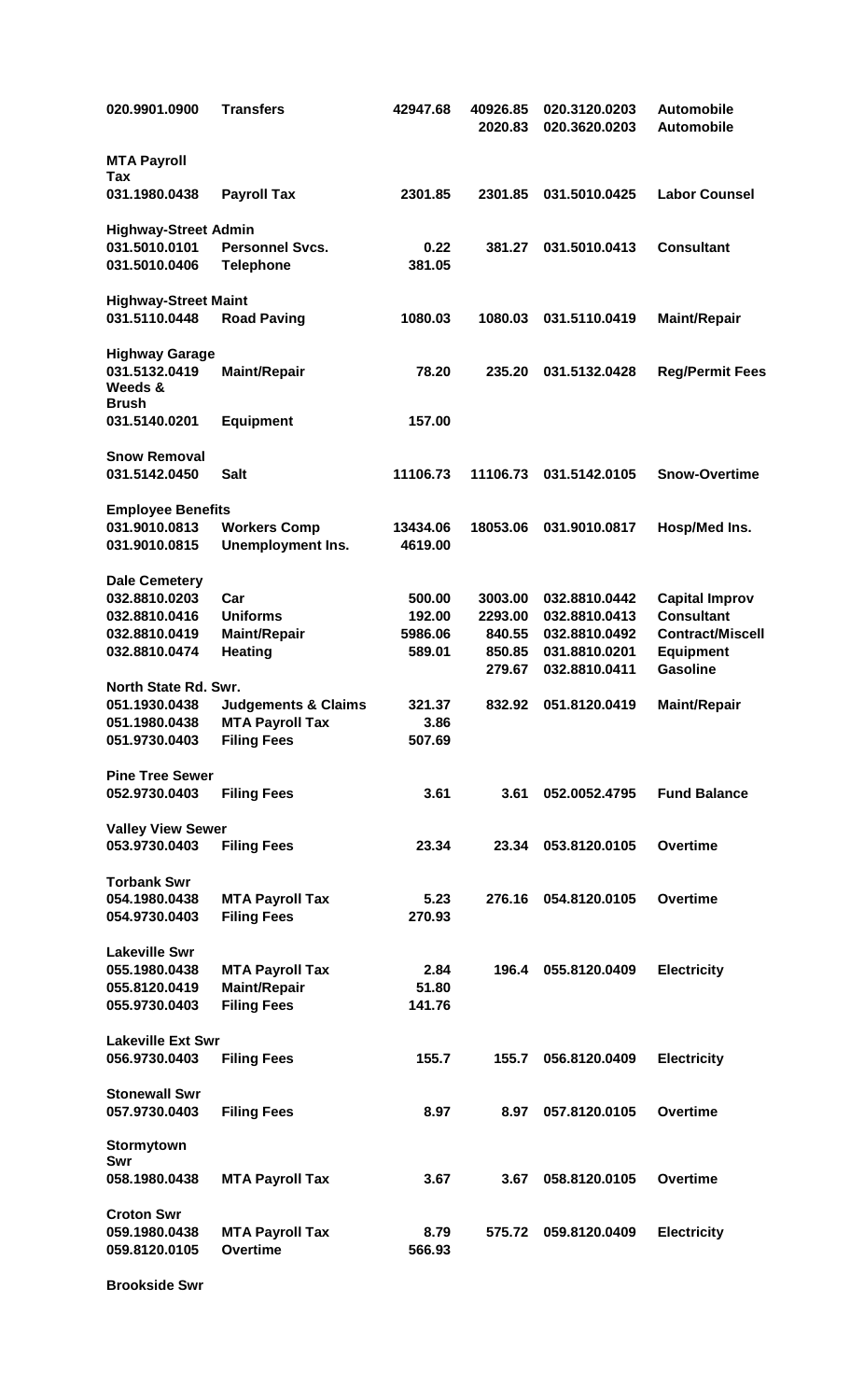| 061.9730.0403                | <b>Filing Fees</b>                                       | 18.42    | 18.42    | 061.0061.4795   | <b>Fund Balance</b>                           |
|------------------------------|----------------------------------------------------------|----------|----------|-----------------|-----------------------------------------------|
| <b>Davis Sewer</b>           |                                                          |          |          |                 |                                               |
| 062.1980.0438                | <b>MTA Payroll Tax</b>                                   | 2.78     | 103.17   | 062.0062.4795   | <b>Fund Balance</b>                           |
| 062.9730.0403                | <b>Filing Fees</b>                                       | 100.39   |          |                 |                                               |
| Lighting<br><b>District</b>  |                                                          |          |          |                 |                                               |
| 063.1930.0438                | <b>Judgements &amp; Claims</b>                           | 572.62   | 572.62   | 063.5182.0419   | <b>Maint/Repair</b>                           |
| <b>Fire Protect District</b> |                                                          |          |          |                 |                                               |
| 064.1930.0438                | <b>Judgements &amp; Claims</b>                           | 5835.53  | 5835.53  | 64.0064.4795    | <b>Fund Balance</b>                           |
| <b>Refuse/Recycling</b>      |                                                          |          |          |                 |                                               |
| 065.1930.0438                | <b>Judgements &amp; Claims</b><br><b>Village of Oss.</b> | 6753.29  | 22379.04 | 065.8160.0456   | <b>Recycling &amp;</b><br><b>Envir.</b> Waste |
| 065.8160.0475                | Contract.                                                | 15625.75 |          |                 |                                               |
| <b>Ambulance District</b>    |                                                          |          |          |                 |                                               |
| 066.1930.0438                | <b>Judgements &amp; Claims</b>                           | 181.29   | 181.29   | 066.4540.475    | Contractual                                   |
|                              |                                                          |          |          |                 |                                               |
|                              |                                                          |          |          | <b>Motion</b>   |                                               |
|                              |                                                          |          |          | <b>Carried:</b> |                                               |

**Unanimously**

#### **F. Westchester County – Senior Citizens – Title III and NSIP Grants**

**Councilmember Harter moved and it was seconded by Councilmember Tawil that the following be approved:**

**Resolved, that the Town Board of the Town of Ossining hereby authorizes the Town Supervisor to sign agreements with Westchester County Department of Senior Programs and Services to receive federal funding for the following programs for the period of January 1, 2010 through December 31, 2010:**

| <b>Program</b>                | <b>Federal Funding</b> |  |  |
|-------------------------------|------------------------|--|--|
| $III-B$                       | \$8,954                |  |  |
| $III - C1$                    | \$27,842               |  |  |
| <b>Estimated III -C1 NSIP</b> | \$12,649               |  |  |
| III $C-2$                     | \$28,766               |  |  |
| <b>Estimated III-C2 NSIP</b>  | \$19,031               |  |  |

**Motion Carried: Unanimously**

**G. NYS Department of State Local Government Efficiency Grant 2009-2010 Program Year-High Priority Planning Grant-Consolidation and Dissolution Study between the Town and Village of Ossining and the Village of Briarcliff Manor** 

**Councilmember Tawil moved and it was seconded by Councilmember Wilcher that the following be approved:**

**Whereas, the Town and Village of Ossining and the Village of Briarcliff Manor have agreed to enter into an Intermunicipal Agreement to submit a co-application for the New York State Department of State Local Government Efficiency Grant 2009-2010 Program Year, said application shall be entitled Town and Village of Ossining and Briarcliff Manor-High Priority Planning Grant-Consolidation and Dissolution Study to reform the governments of the Town and Village of Ossining and Village of Briarcliff Manor; and**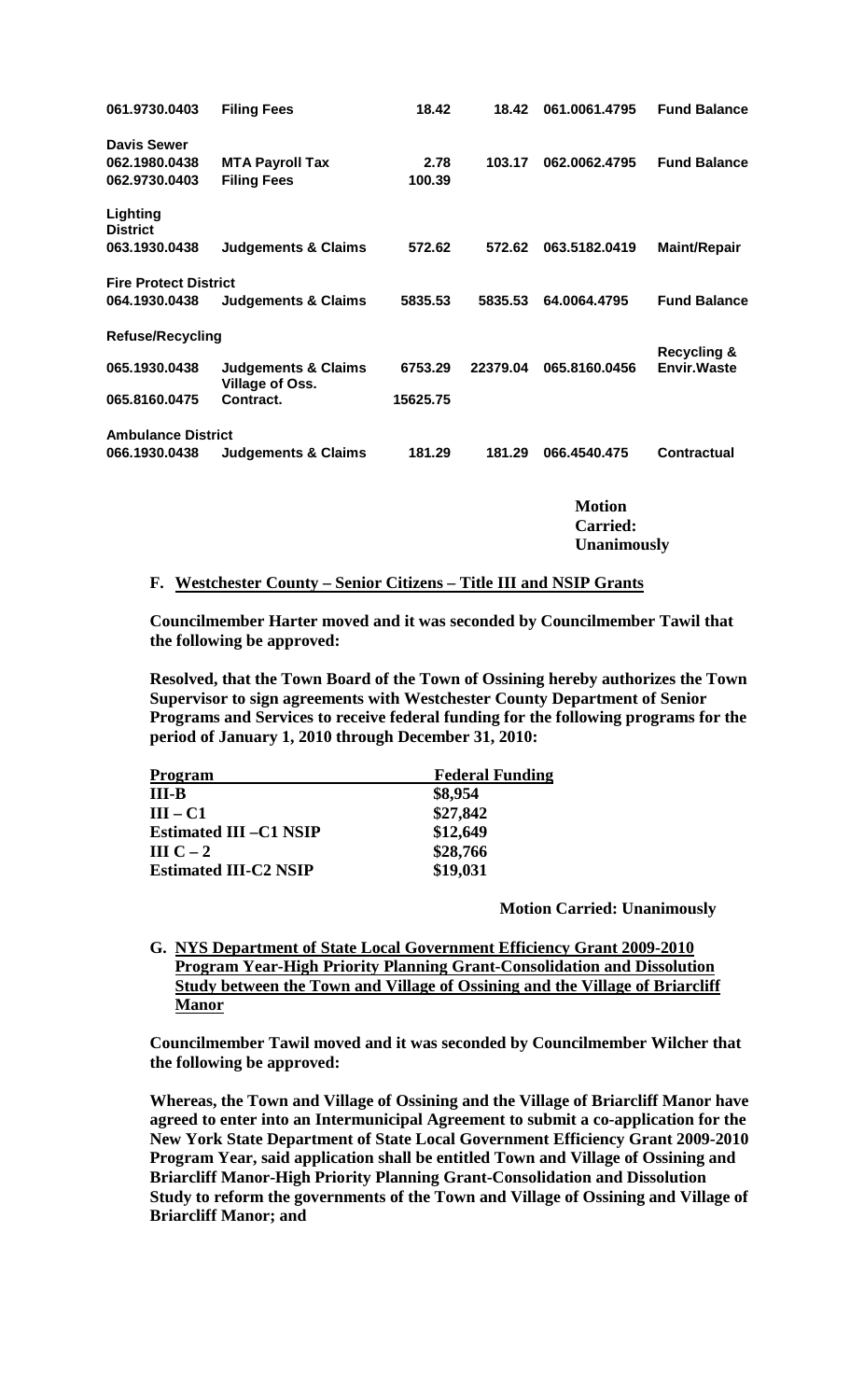**Whereas, the purpose of said application is to investigate possible costs savings, efficiencies and opportunities that can be achieved through the consolidation and dissolution of these municipalities; now therefore be it**

**Resolved, that the Town Board of the Town of Ossining hereby authorizes Town Supervisor Catherine Borgia to submit on behalf of the Town of Ossining, a coapplication to the Local Government Efficiency grant program, High Priority Planning Grant for the 2009-2010 program year, said grant application includes the Town and Village of Ossining and the Village of Briarcliff Manor; and it is further**

**Resolved, that Town Supervisor Borgia is designated Lead Applicant Contact on behalf of the Town of Ossining, and is authorized to execute all financial and administrative processes which relate to said grant; and it is further**

**Resolved, that the maximum amount of grant requested for all three co-applicants is \$50,000, the Town of Ossining share of the local required match shall be \$1,667.00.**

**Motion Carried: Unanimously**

#### **H. Personnel-Stipulation of Settlement**

**Councilmember Harter moved and it was seconded by Councilmember Wilcher that the following be approved:**

**Resolved, that the Town Board hereby ratifies and approves the attached Stipulation of Agreement between and among the Town, the Civil Service Employees Association and Dorothy Duffy, and further authorizes the Town Supervisor to execute the Agreement on its behalf.**

**Motion Carried: Unanimously**

### **I. 2010 Holiday Schedule-CSEA/Management/Non-Union employees**

**Councilmember Harter moved and it was seconded by Councilmember Wilcher that the following be approved:**

**Resolved, that the Town Board of the Town of Ossining hereby authorizes the following 2010 Town of Ossining Holiday Schedule for Managers, Non-Union Employees, and the Civil Service Employees Association, Inc., Local 1000, AFSCME, AFL-CIO, Town of Ossining Unit, Westchester County Local 860. This calendar modification only applies to the 2010 calendar year.** 

**2010 New Years Day Friday, January 1 Martin Luther King Day Monday, January 18 Presidents Day Monday, February 15 Good Friday Friday, April 2 Memorial Day Monday, May 31 Independence Day Monday, July 5 Labor Day Monday, September 6 Columbus Day Monday, October 11 Election Day Tuesday, November 2 Veterans Day (observed) Thursday, November 11 Thanksgiving Eve (1/2 day) Wednesday, November 24 Thanksgiving Day Thursday, November 25 Day After Thanksgiving Friday, November 26 Christmas Day \* Friday, December 24 New Years Day \* Friday, December 31**

**\* Holiday falls on a Saturday**

**Motion Carried: Unanimously**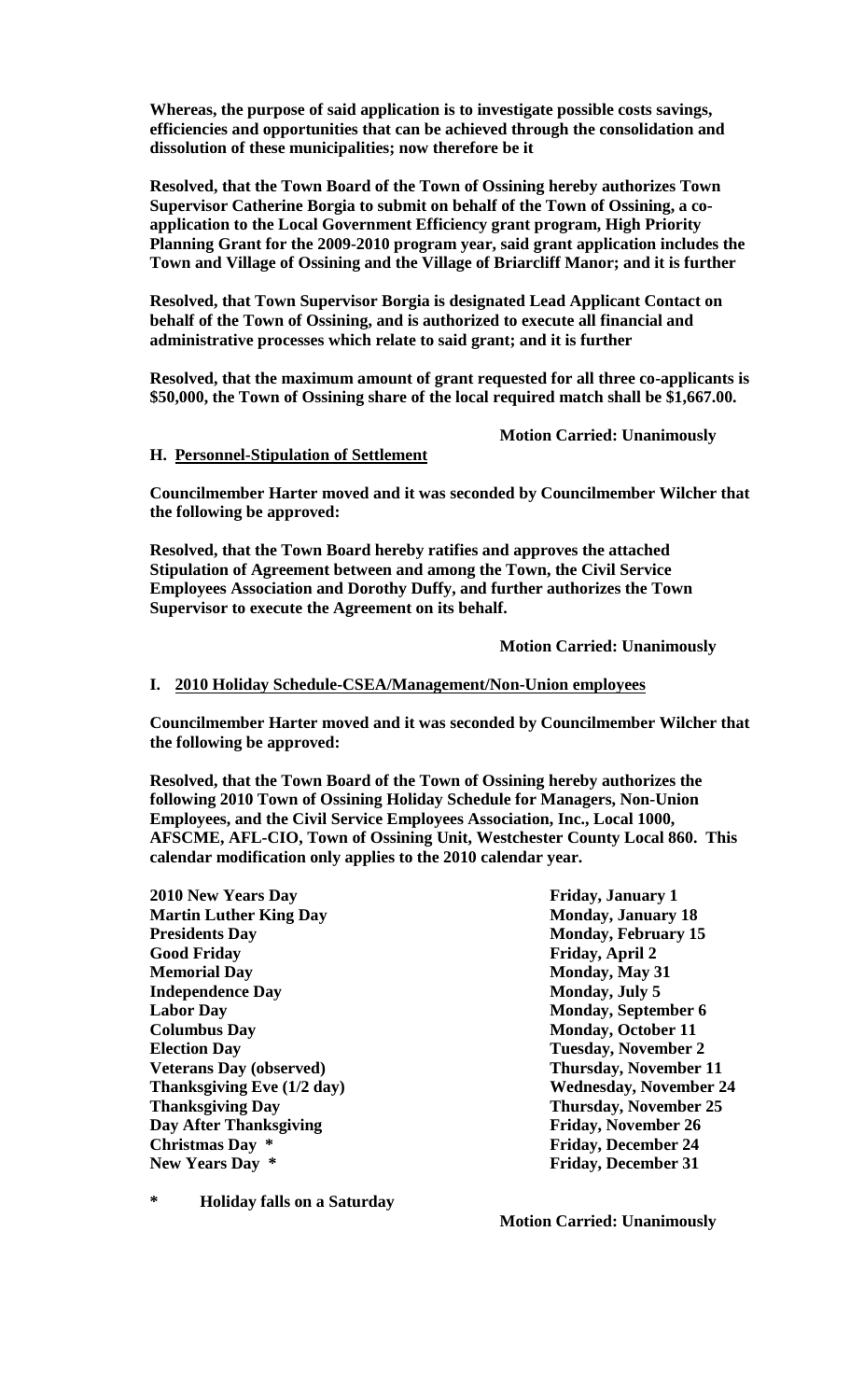# **J. Authorizing levy of Administrative Fee-Unpaid Water Charges**

**Councilmember Tawil moved and it was seconded by Councilmember Wilcher that the following be approved:**

**Whereas, pursuant to an Intermunicipal agreement ("Water IMA") dated January 1, 2002, the Village of Ossining supplies water to the Unincorporated Area of the Town of Ossining ("Town Outside") and directly bills consumers in the Town Outside for water supplied pursuant to the Water IMA; and**

**Whereas, pursuant to the Water IMA, any water charge that is delinquent for three or more months shall be levied against the delinquent property owner on the property tax bill by the Town and shall be subject to penalty in the manner provided by law, in which event, upon collection by the Town, the Town shall remit the amount collected to the Village of Ossining; and** 

**Whereas, the Town Board wishes to recover the additional expenses incurred by the Town in administering the collection of the unpaid Village water rents,**

**Now, therefore be it Resolved, that the Town Board of the Town of Ossining hereby authorizes the Receiver of Taxes to levy an administrative fee in the amount of \$100.00, per property owner, to the 2010 list of unpaid water rents as described in the Village Treasurer's Certification of Unpaid Water Rents dated March 5, 2010; and be it further** 

**Resolved, that the Administrative Fee of \$100.00 shall be added the Town Fee Schedule.** 

**Motion Carried: Unanimously**

### **V. MONTHLY REPORTS**

**Councilmember Tawil moved and it was seconded by Councilmember Wilcher that the following be approved:**

**Resolved, that the Town Board of the Town of Ossining hereby accepts the Monthly Reports for February, 2010 from the Town Clerk's office, Town Police Department, and Tax Receiver's Department.** 

**Motion Carried: Unanimously**

#### **VI. VISITOR RECOGNITION**

**Art Sullivan, Haymont Terrace, discussed the Highway Department/DPW Department consolidation issue which is being discussed with all three municipalities and he was of the opinion that Briarcliff has no desire to deal with us. Supervisor Borgia responded that there were other options available and that the municipalities would have to vote on the proposal. A preliminary report has been received in which recommendations have been made. The recommendation of the study is that the Village and Town of Ossining could merge DPW services. Briarcliff would like to further review the proposal. There is sincere interest of all the municipalities. Mr. Sullivan commended the Town of Ossining Highway Department for a wonderful job in cleaning up after the recent snowstorm. Supervisor Borgia stated that the Highway Department and the Police Department did a tremendous job during the recent snowstorm. Councilmember Tripodi stated that he rode with the police department two days after the storm when they located down trees, put up barricades and gave directions around the blocked roads to drivers. Councilmember Tawil stated that other municipalities did not have their roads open and cleaned up as quickly as Ossining.**

**Kevin Larkin, Reeback Drive, stated that he had received a postcard from Supervisor Borgia regarding coffees in various neighborhoods and wondered when there would be**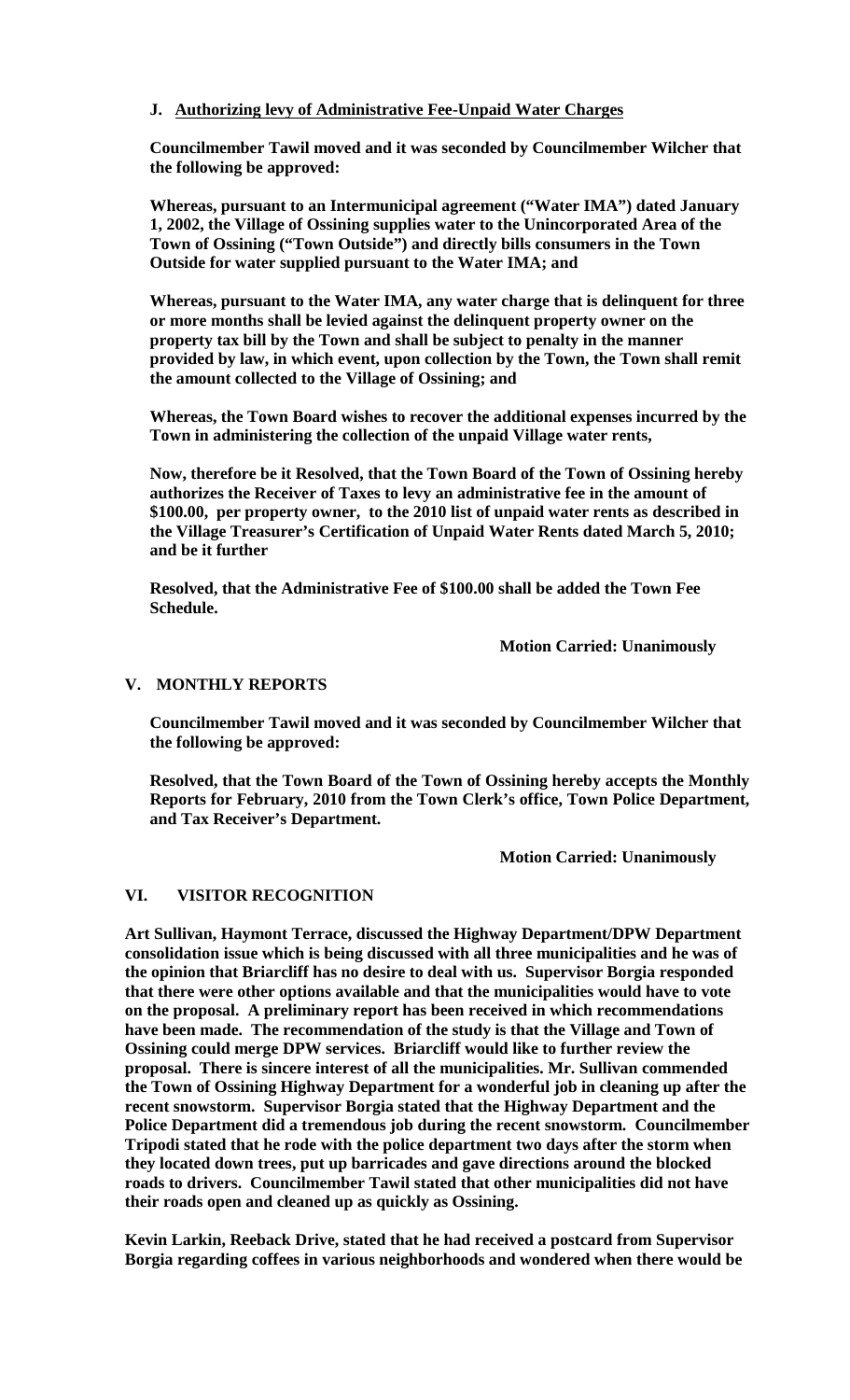**one in his neighborhood? Supervisor Borgia responded that there was an excellent response to these postcards which were sent out by the election committee.**

**Supervisor Borgia invited the public to attend the next Town Work Session which will**  be held at 16 Croton Avenue on March 16<sup>th</sup> and the next Legislative Session which will **be held at 86-88 Spring Street on March 23rd. Both of the sessions will begin at 7:30 p.m.** 

# **VII. ADJOURNMENT-EXECUTIVE SESSION-LITIGATION-PERSONNEL**

**At 8:20 P.M. Councilmember Tawil moved and it was seconded by Councilmember Harter that the meeting be adjourned to Executive Session.** 

**Motion Carried: Unanimously** 

**Approved: \_\_\_\_\_\_\_\_\_\_\_\_\_\_\_\_\_\_\_\_\_\_\_\_\_\_\_\_\_\_**

**Mary Ann Roberts, Town Clerk**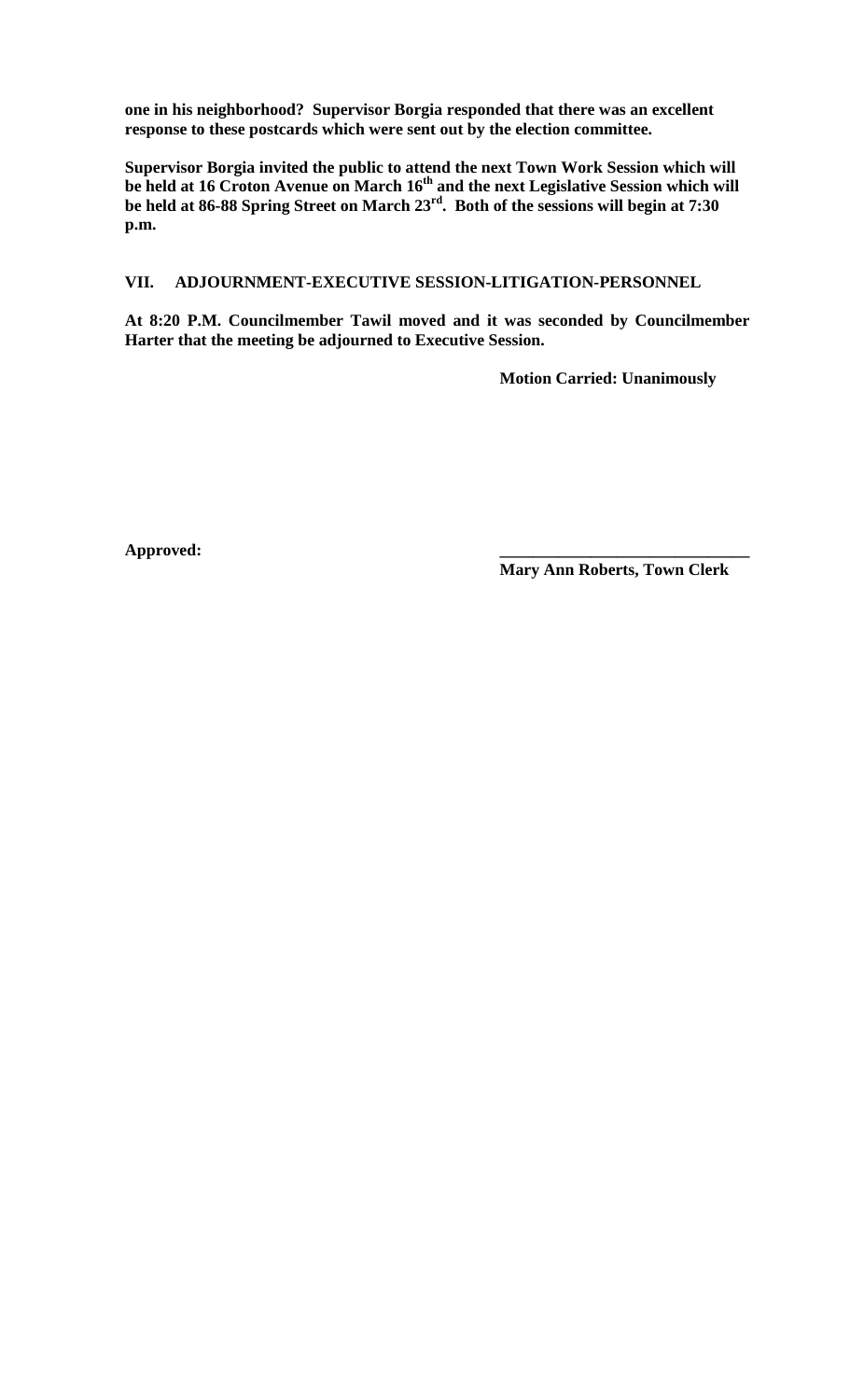WHEREAS, the Town of Ossining ("the Town"), and the Civil Service Employees Association, Inc., Local 1000, AFSCME, AFL-CIO, Town of Ossining Unit, Westchester County Local 860 ("the Union") are parties to a collective bargaining agreement covering the period January 1, 2006 - December 31, 2009 ("the Contract"); and

WHEREAS, the Union filed a grievance dated January 20, 2010 ("the Grievance"), alleging a violation of Article VI(7) of the Contract related to the Town's refusal to pay Dorothy Duffy a terminal allowance upon her retirement; and

WHEREAS, the Town denied any violation of the Contract; and,

WHEREAS, the Town and the Union are desirous of resolving this Grievance without the need for a formal arbitration hearing being held;

NOW THEREFORE, IT IS HEREBY STIPULATED AND AGREED, between and among the Town, the Union and Dorothy Duffy, that the following terms and conditions are agreed to, as and for a Stipulation of Agreement:

Within ten (10) business days following ratification of this Stipulation by the 1. Town Board, the Town shall pay Ms. Duffy ten (10) day's pay at her daily rate in effect as of December 31, 2009, less appropriate tax withholding and other applicable payroll taxes.

This Stipulation shall constitute a full and final disposition of Ms. Duffy's 2. grievance related to the alleged violation of Article VI(7).

3. Neither the Town nor the Union admits by the signing of this Stipulation any wrongdoing or violation of the Contract whatsoever. The parties have entered into this Stipulation solely to avoid the time, financial cost and uncertainties of litigation.

This Stipulation constitutes the entire agreement between the parties hereto and supersedes all prior agreements, memoranda, correspondence, conversations, discussions and/or negotiations held/or which have taken place between the parties regarding the settlement of the above mentioned grievance.

5. This Stipulation, including this paragraph, may not be altered except by a writing signed by all parties. It may not be modified orally.

6. The language of all parts of this Stipulation shall be construed as a whole, according to their fair meaning, and not strictly for or against either party, regardless of who drafted them.

7. This Stipulation shall not establish a precedent with regard to how similar situations involving Ms. Duffy or anyone else may be handled in the future.

69279.13/1/2010